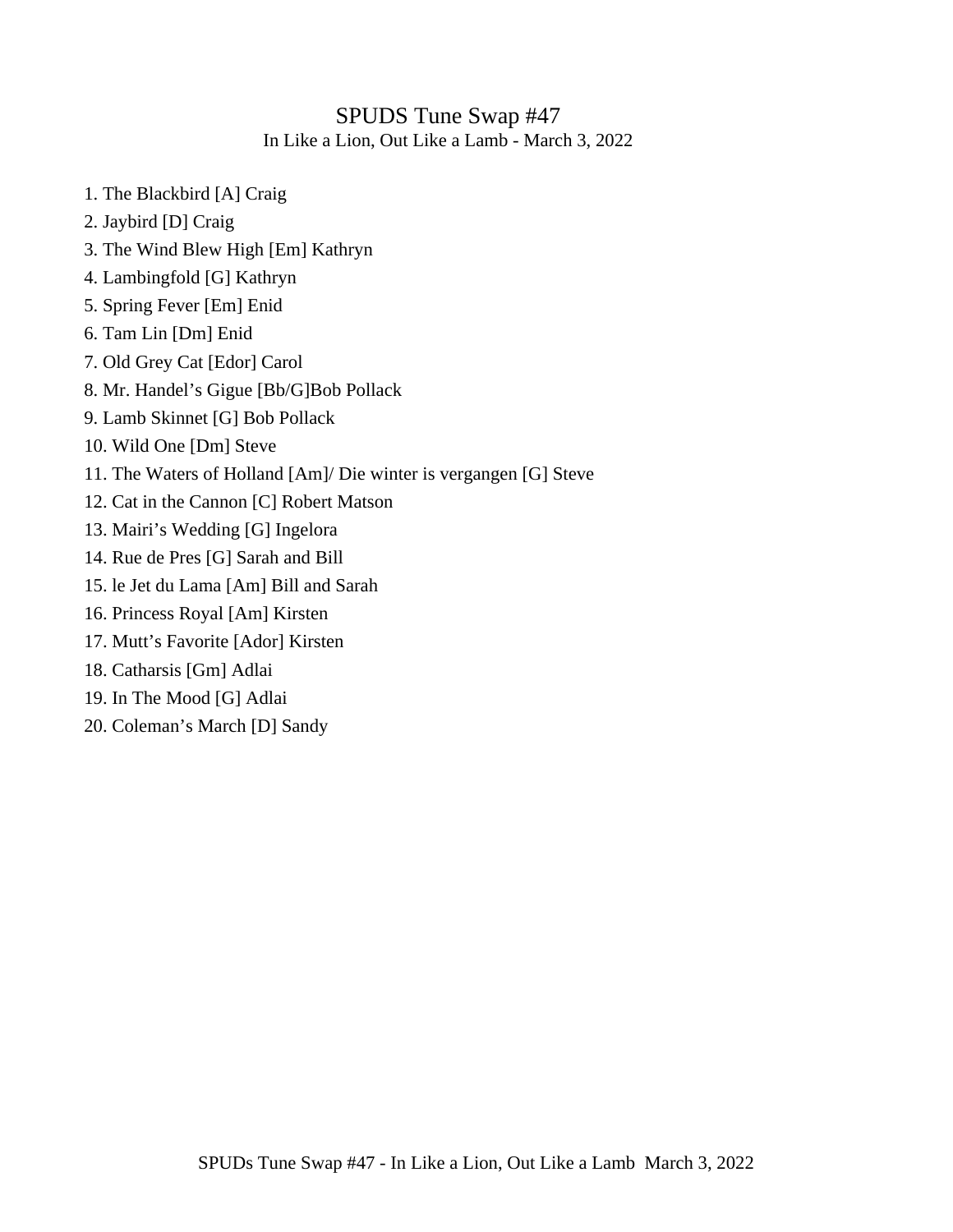### The Blackbird











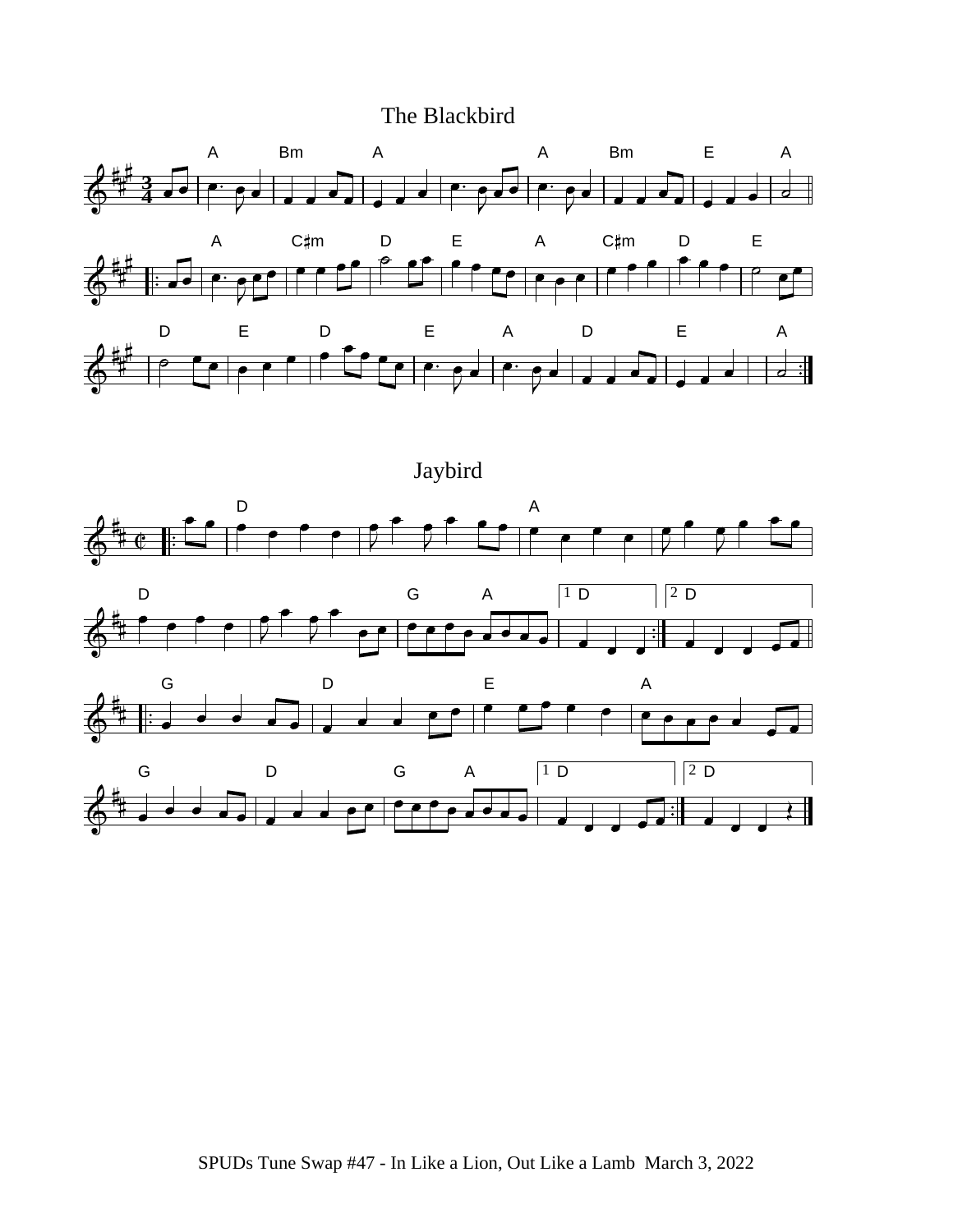### The Wind Blew High



Paul says: The alternate title is "Bump in the Night". This tune was written in a windstorm that snapped a huge trunk from the tree above my bedroom onto the roof and had me jump bolt upright out of a sound sleep.



As taught by David Kaynor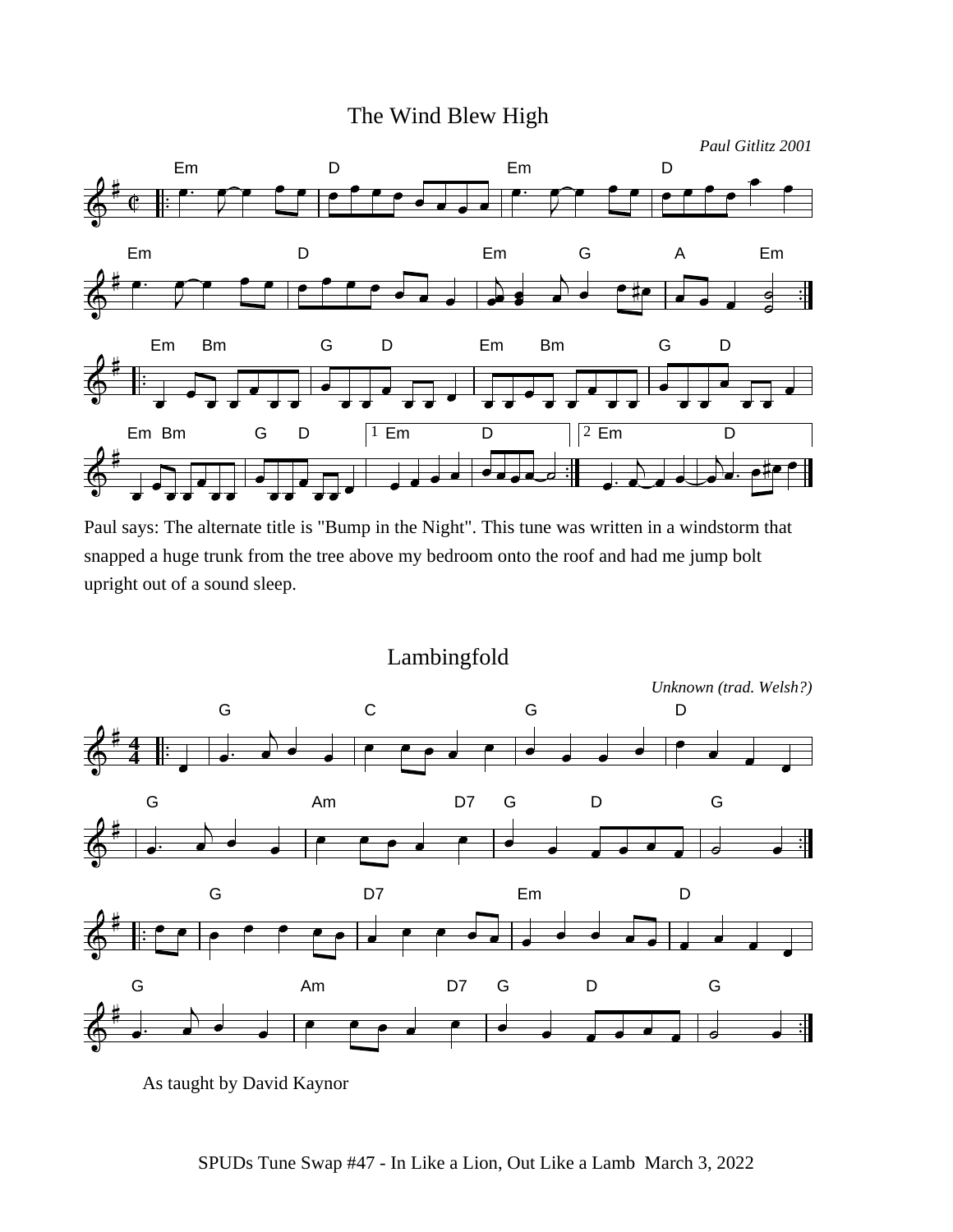## Spring Fever

*Bob Pasquarello*



Tam Lin

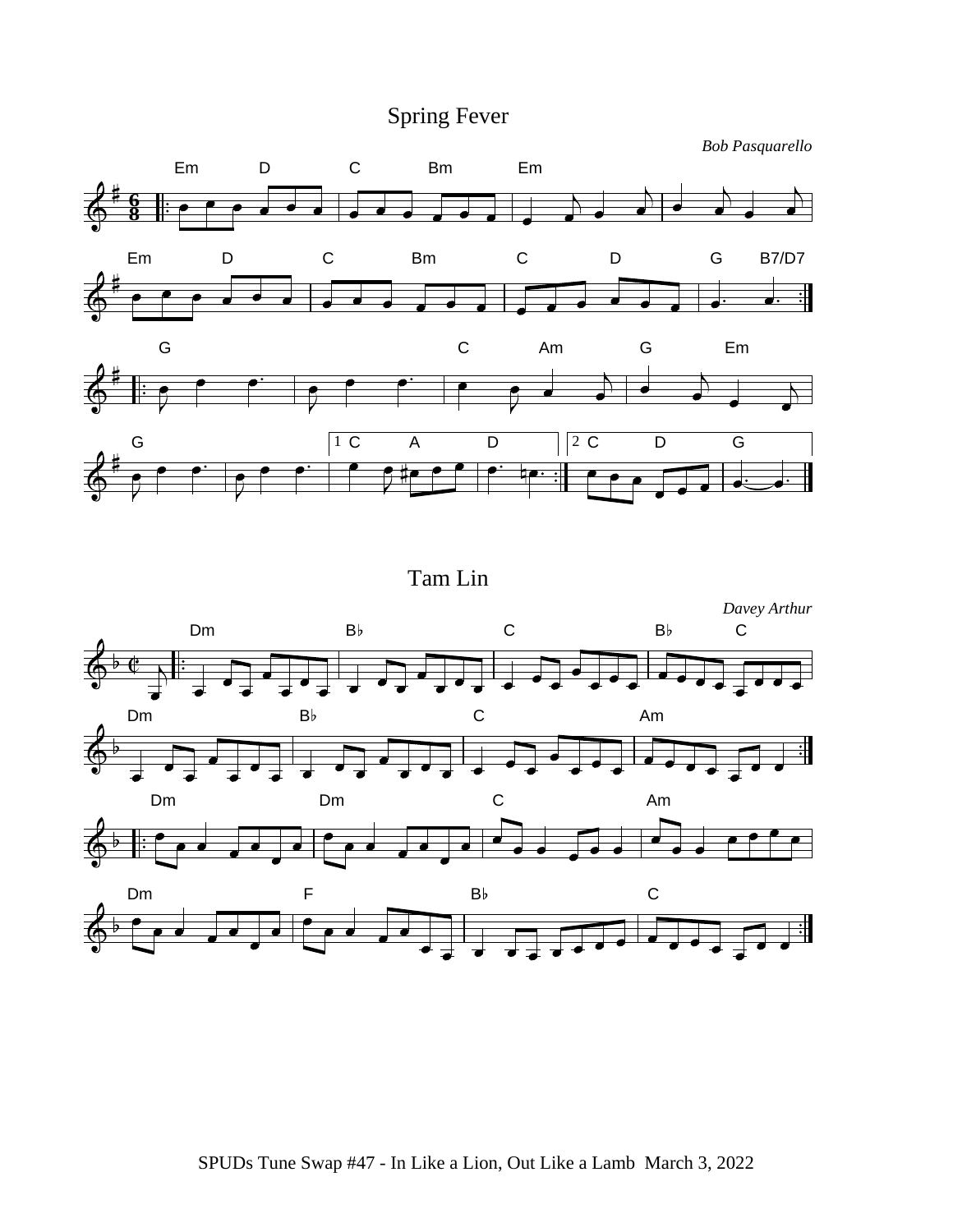Old Grey Cat

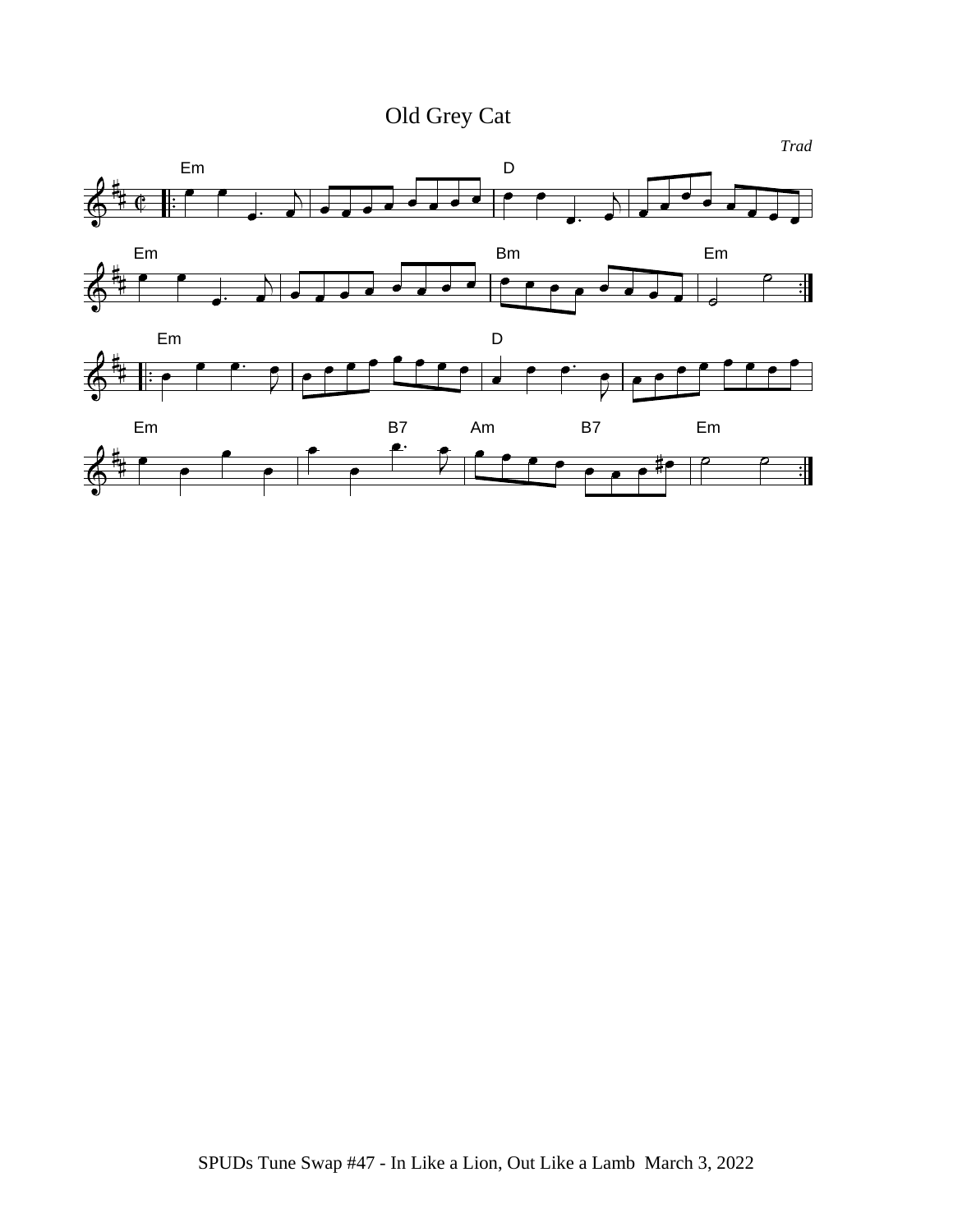# Mr. Handel's Gigue

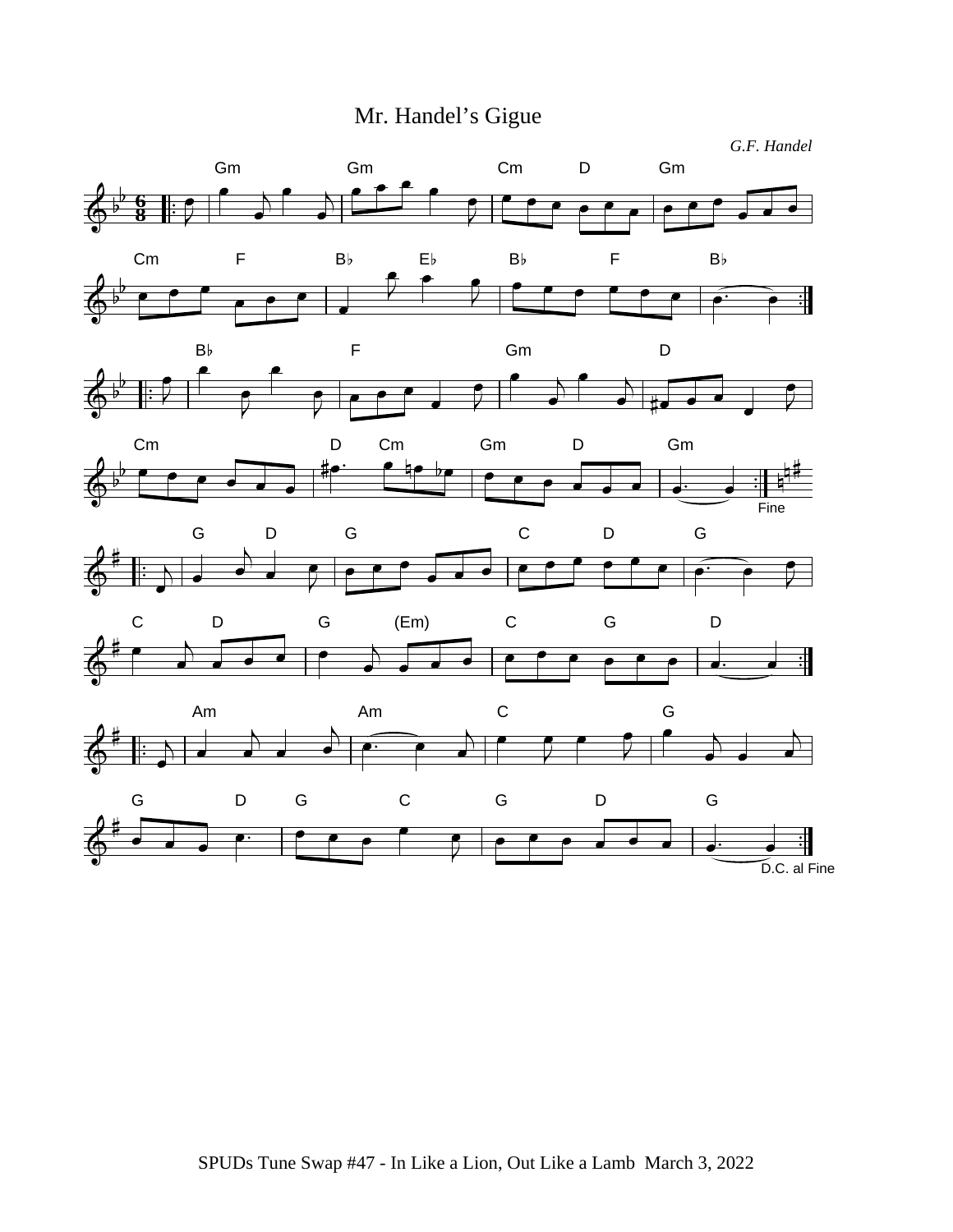## Lamb Skinnet









Wild One

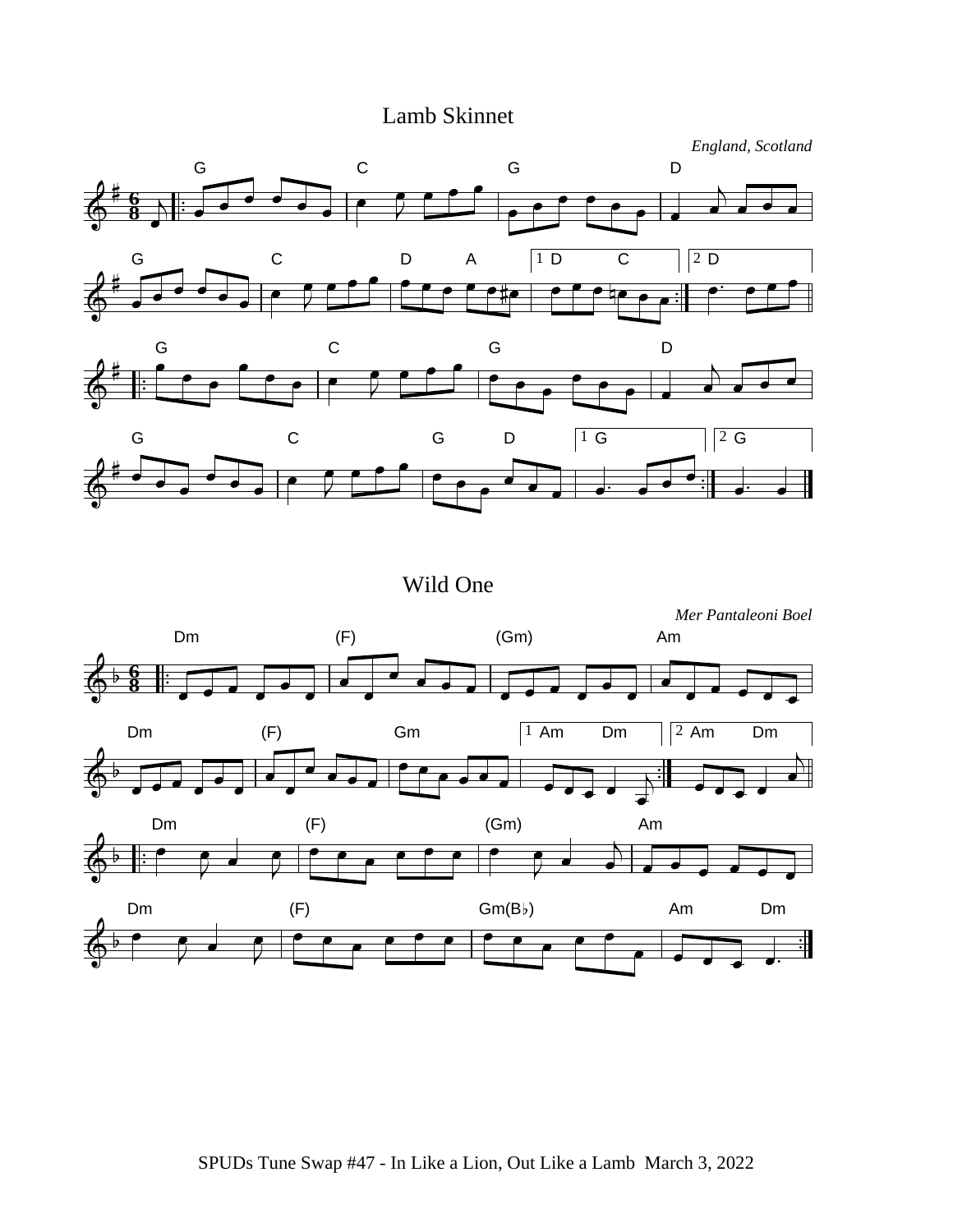The Waters of Holland O Nederland, let op u saeck

*Traditional Dutch*



SPUDs Tune Swap #47 - In Like a Lion, Out Like a Lamb March 3, 2022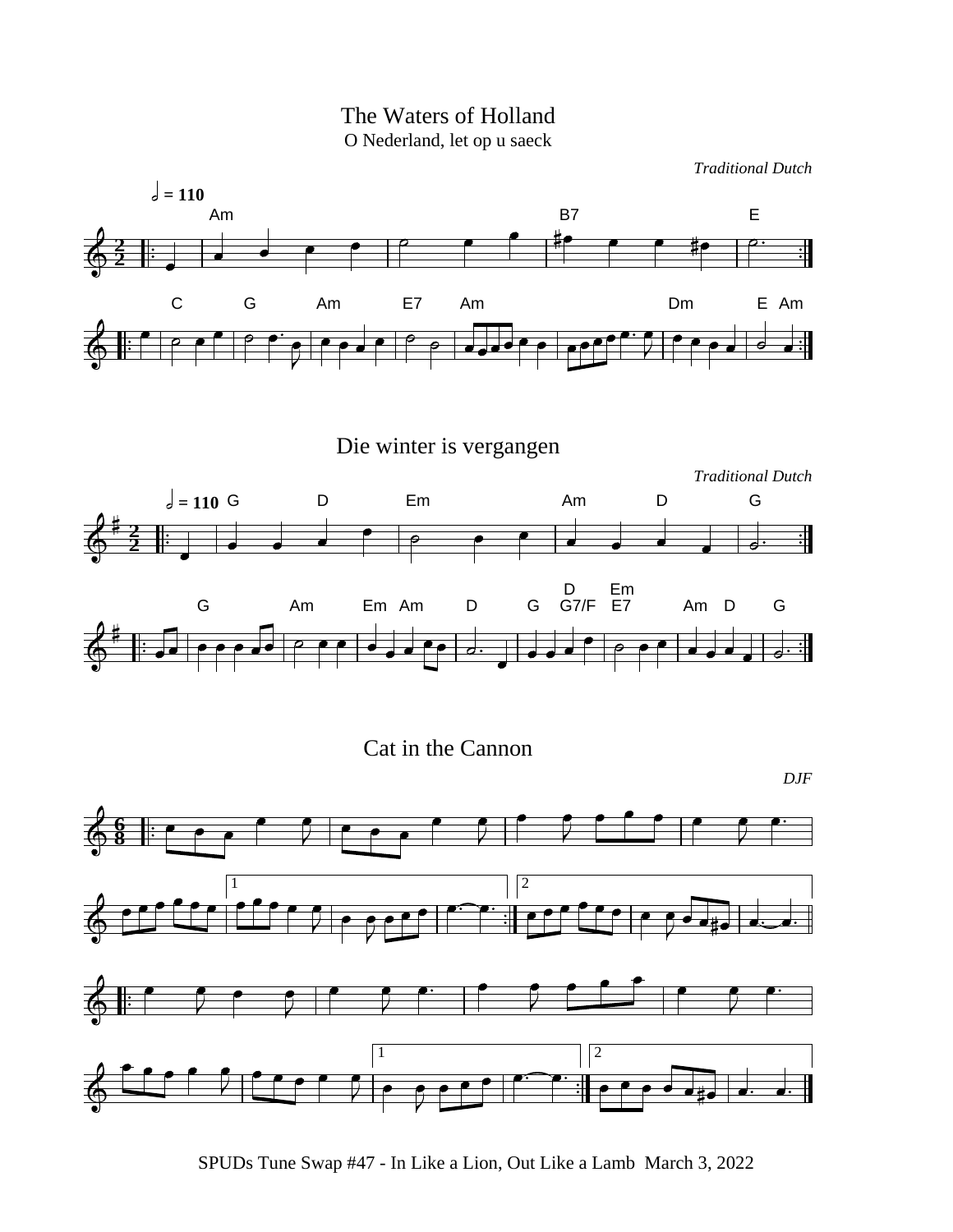### Mairi's Wedding



Originally written in Gaelic by John Roderick Bannerman (1865-1938)for Mary C. MacNiven (1905-1997) on the occasion of her winning the gold medal at the National Mod in 1934.

In 1959, James B. Cosh devised a Scottish country dance to the tune, which is 40 bars, in reel time.

Rue des Prés [schottishe]

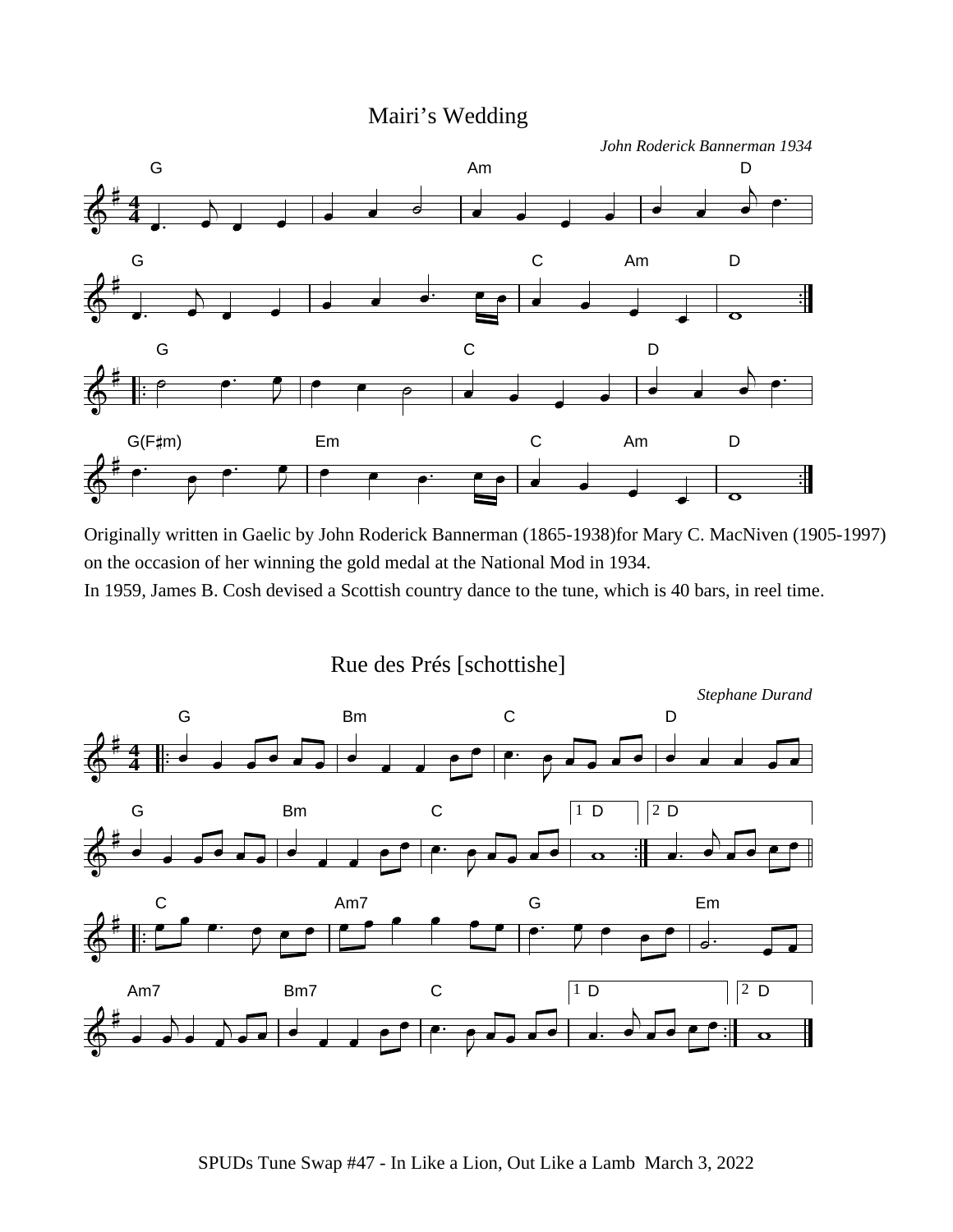### Le Jet du Lama

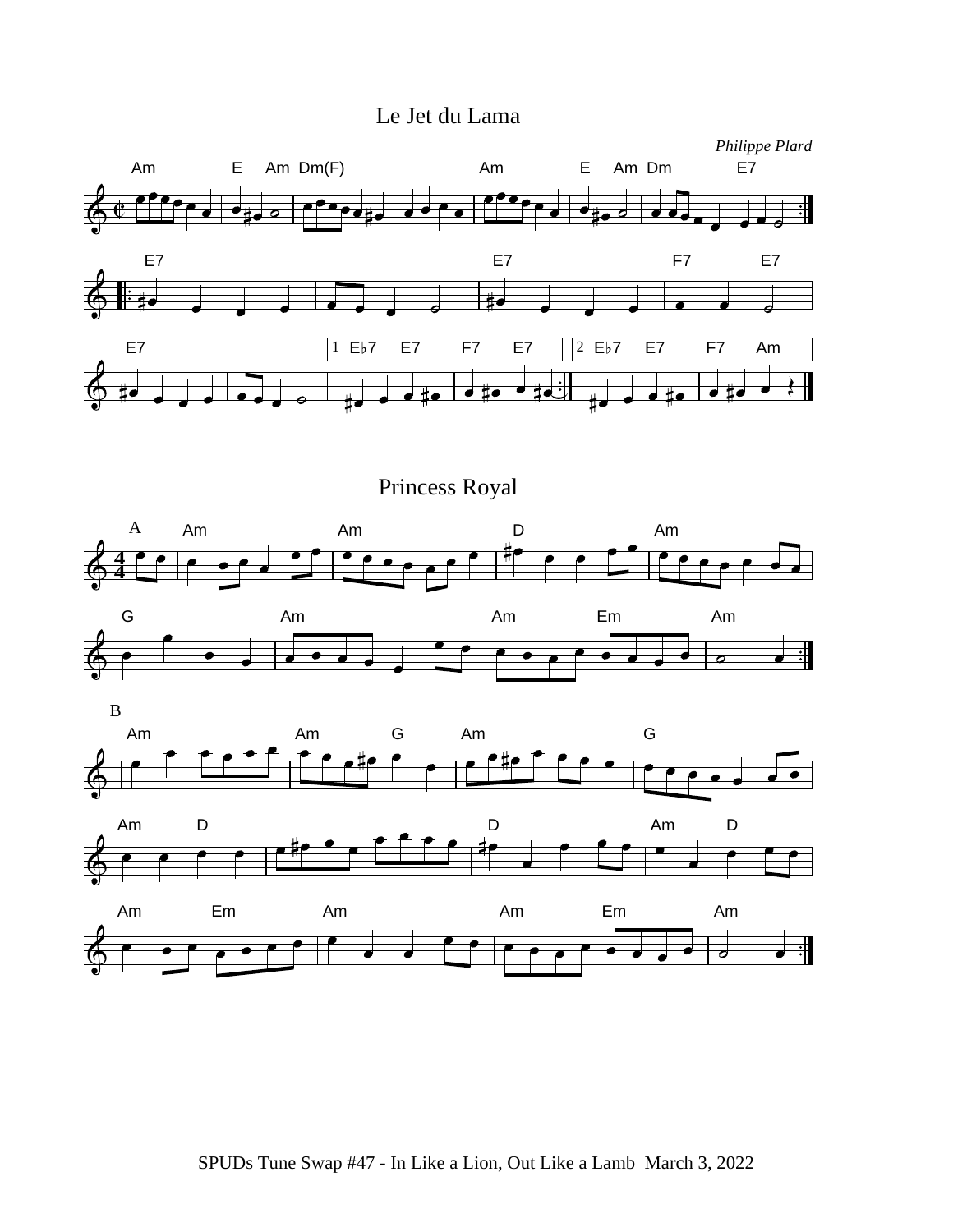## Mutt's Favorite

*Jerry Holland*







**Catharsis** 



SPUDs Tune Swap #47 - In Like a Lion, Out Like a Lamb March 3, 2022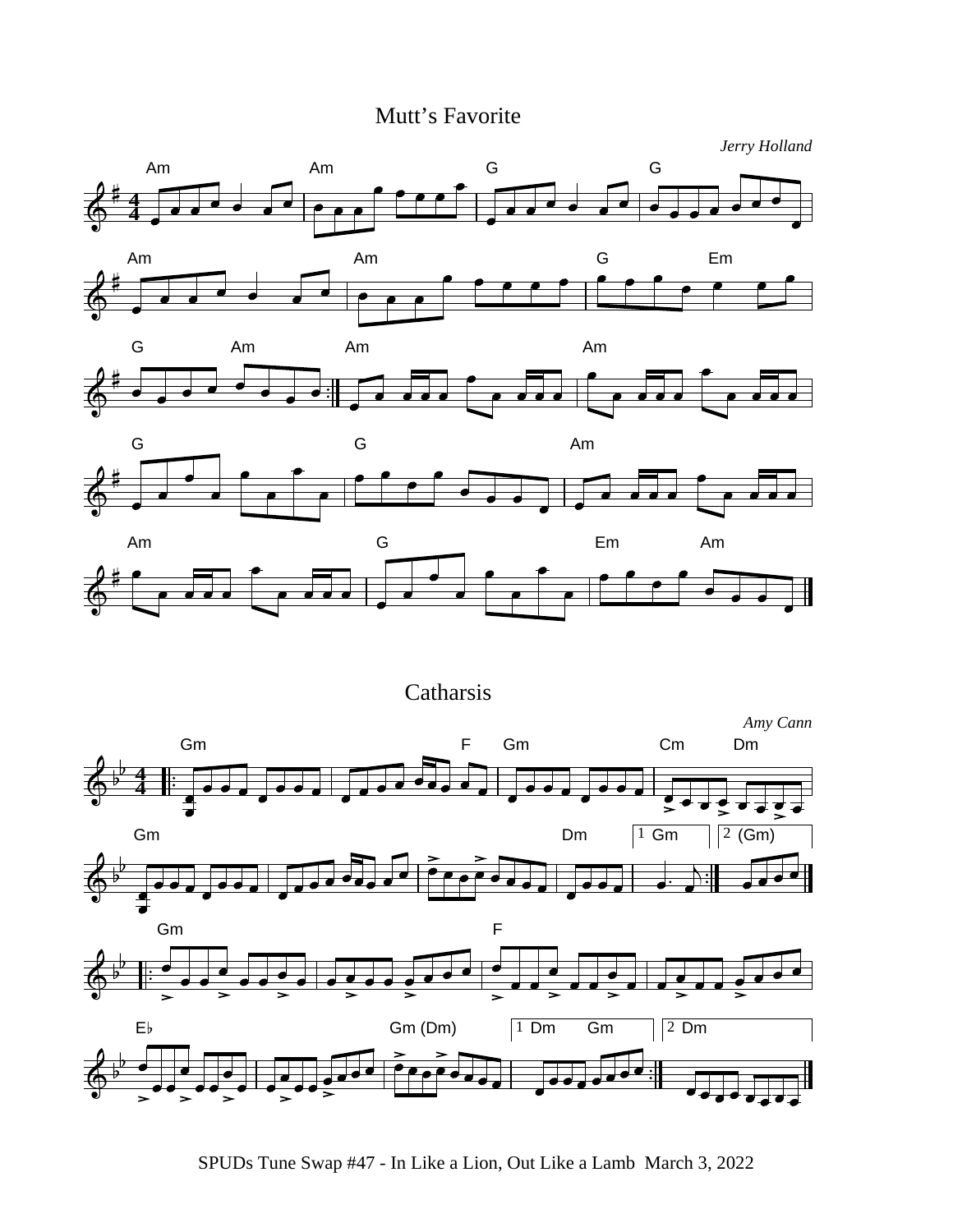Swing



SPUDs Tune Swap #47 - In Like a Lion, Out Like a Lamb March 3, 2022